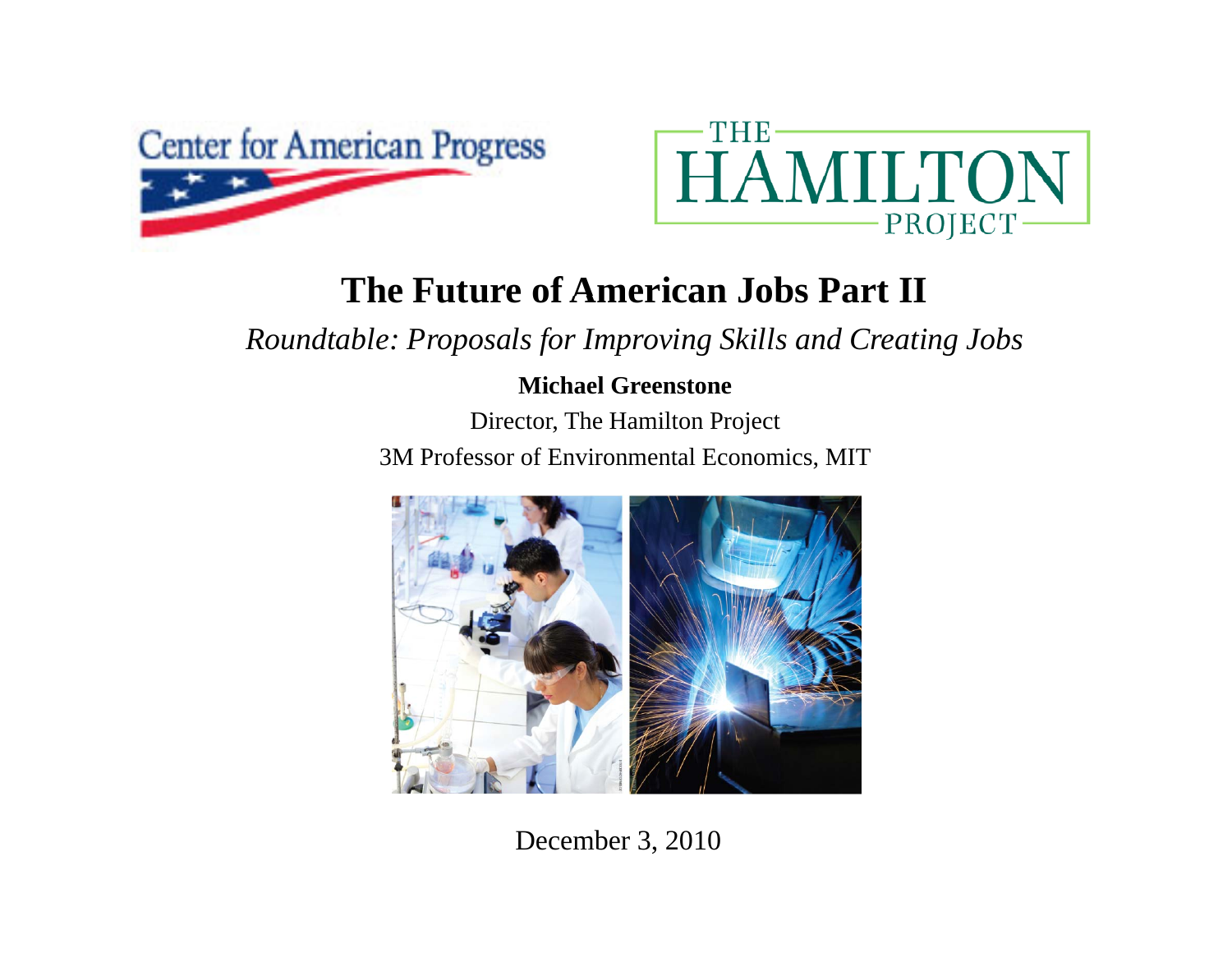# Fact 1: It Will Take a Long Time To Return to Full Employment

**Number of months required to close the job gap**

(including job losses through October 2010)

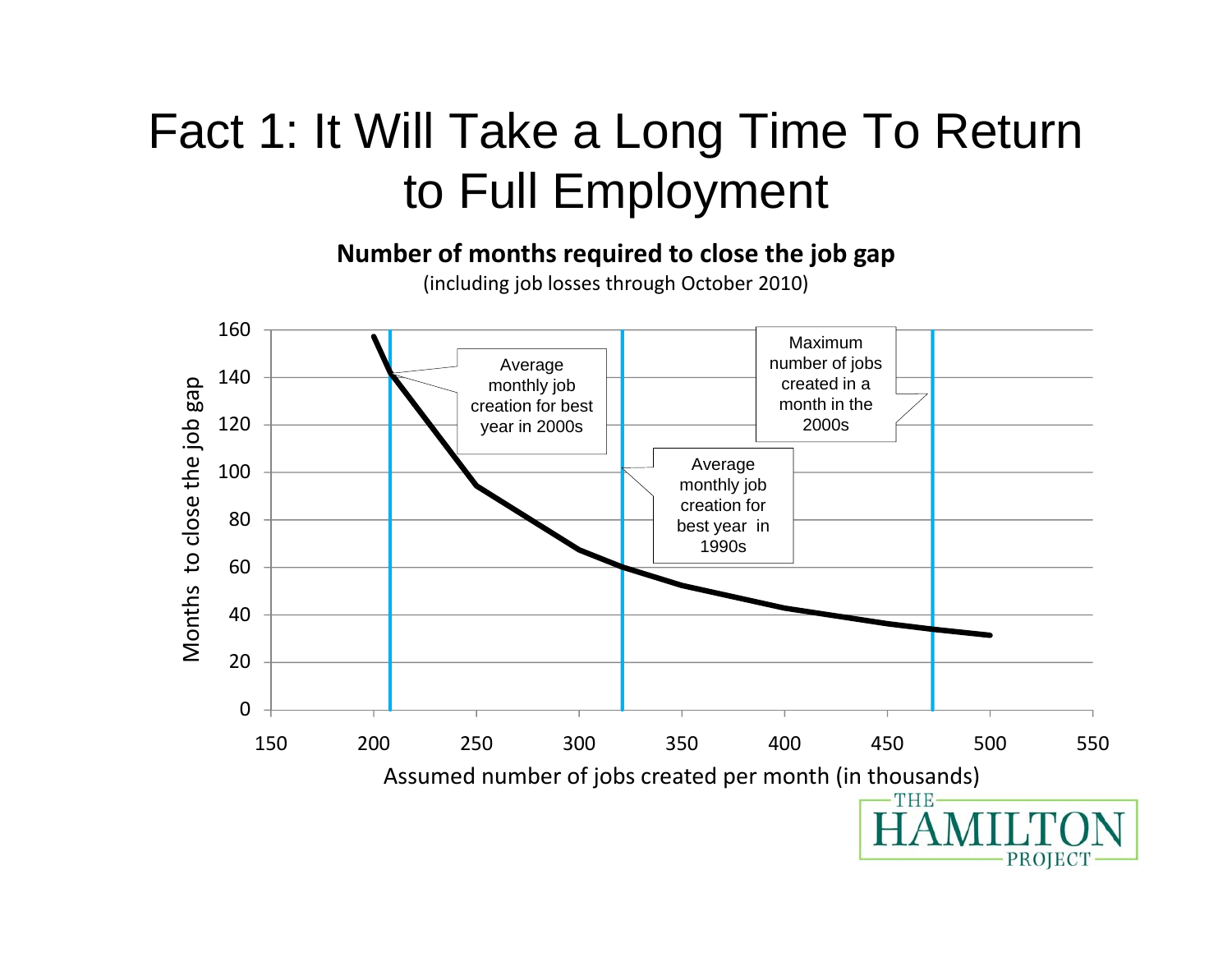# Fact 2: Median Wages Have Not Increased **Since 1973**



Source: March CPS, 1962-2009. Note: Earnings of full-time, full year (40+ weeks) workers ages 16-64 in 2009 Dollars

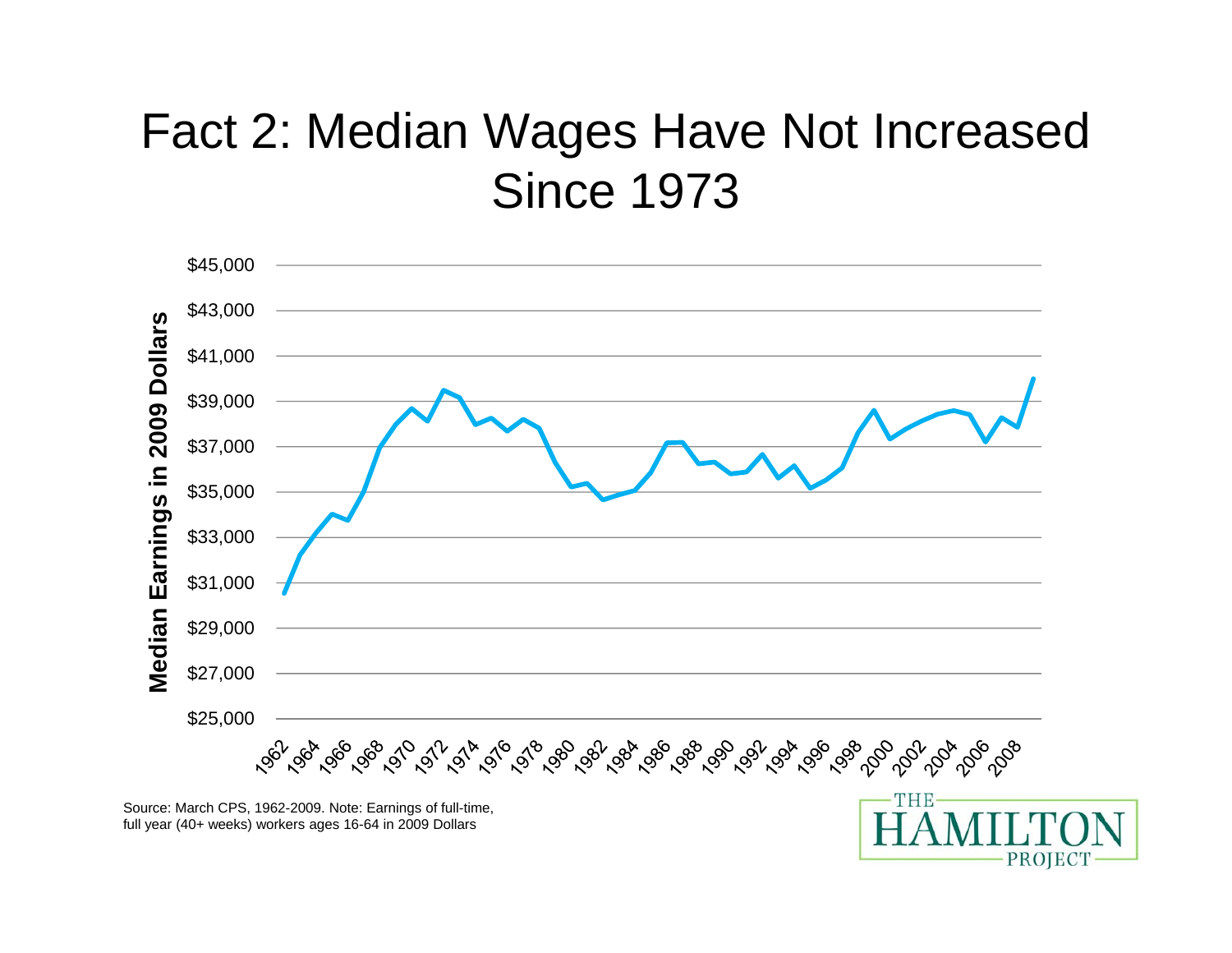# Fact 3: Wages for Lower Skilled Male Workers Have Declined While Wages for Higher Skilled Workers Have Increased

**Percent Change in Real Hourly Earnings for Men: 1979-2009**



Source: May/ORG Current Population Survey. Includes male workers 25-64. Percent change in wages is calculated using mean wages for education-age-sex-race groups. Population weights for the 2009 population are then used to create the overall average for male workers.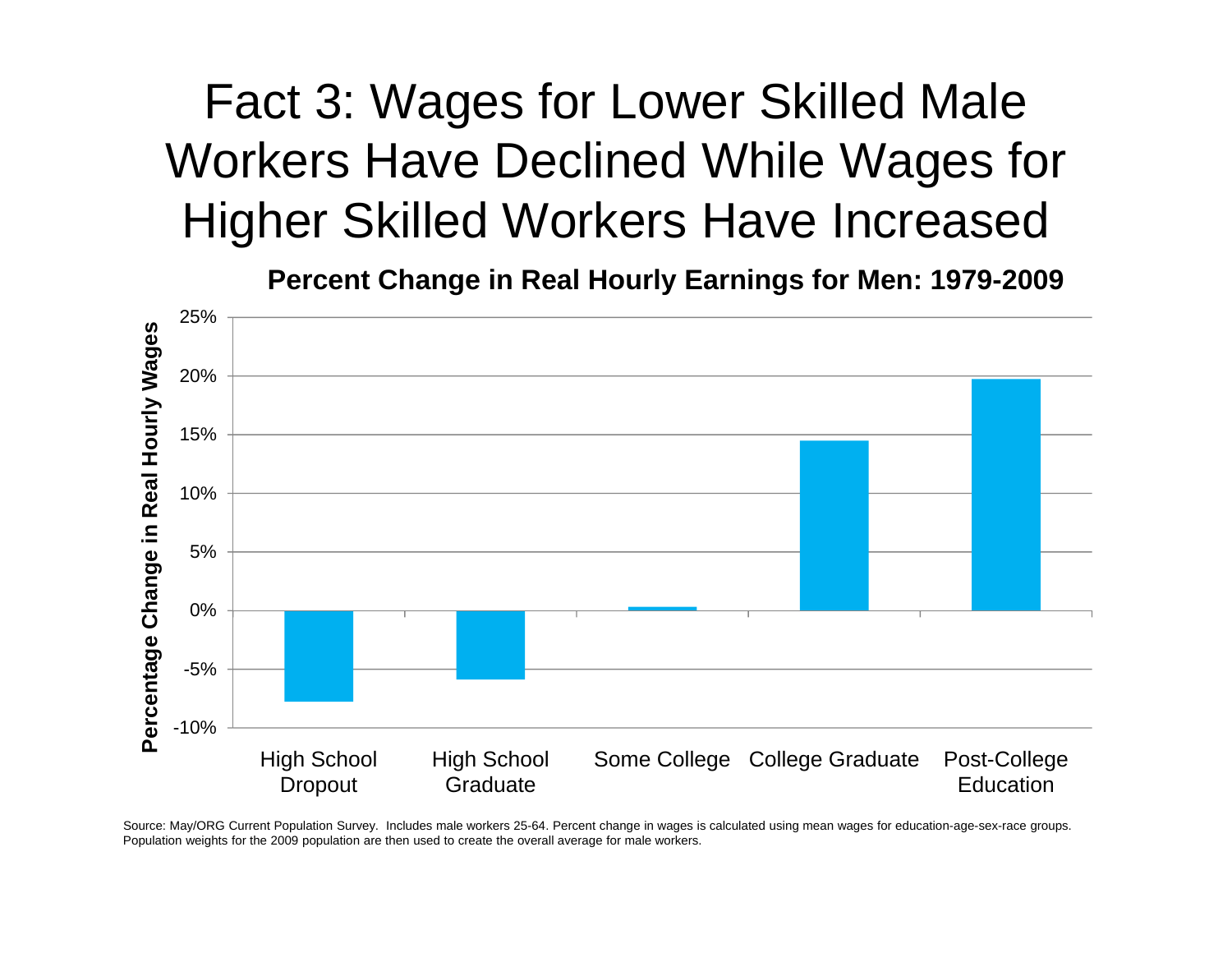## Fact 4: Disturbing Trends in Employment Rates

Percentage of 30-50 Year Olds Employed, 1962-2010 by Sex and Education



Note: Men and Women ages 30-50, excludes institutionalized population and armed forces. Source: March CPS Data 1962-2010.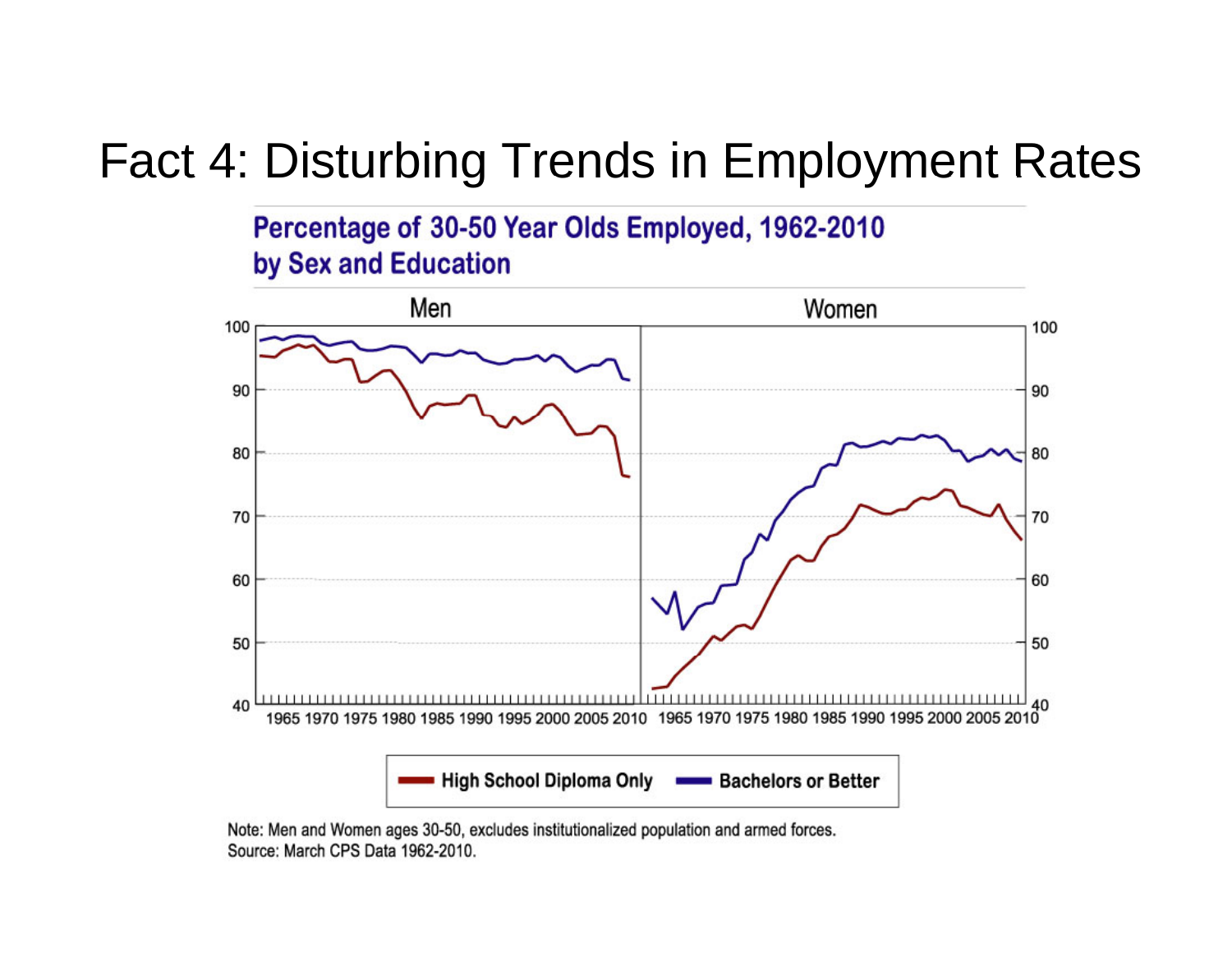Fact 5: The Supply of Female College Graduates Has Been Increasing, While the Supply of Male College Graduates Has Stagnated



Source: March CPS 1964-2010. Individuals ages 25-34 with at least 4 years of college.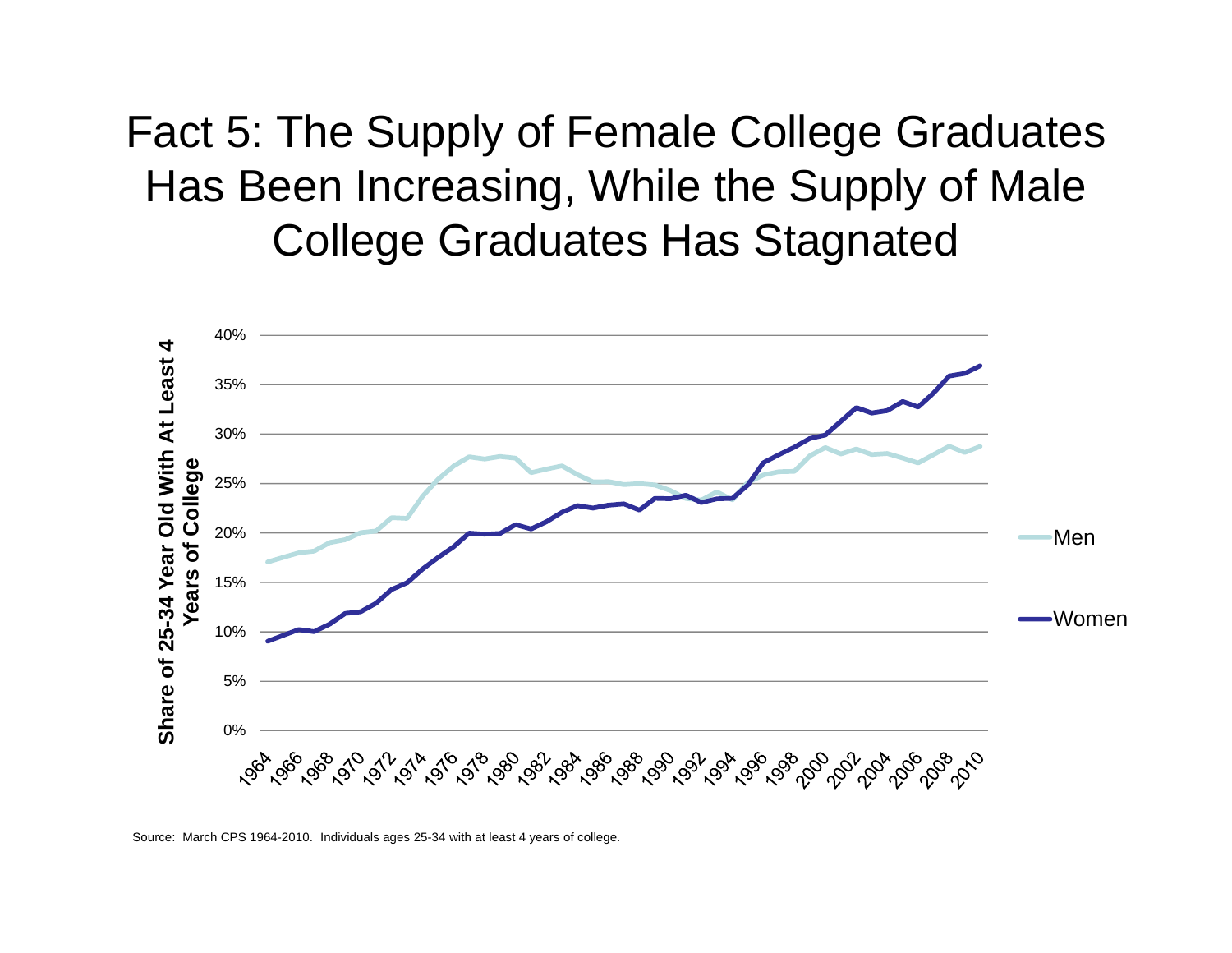### Fact 6: America Is Losing Its Educational Edge